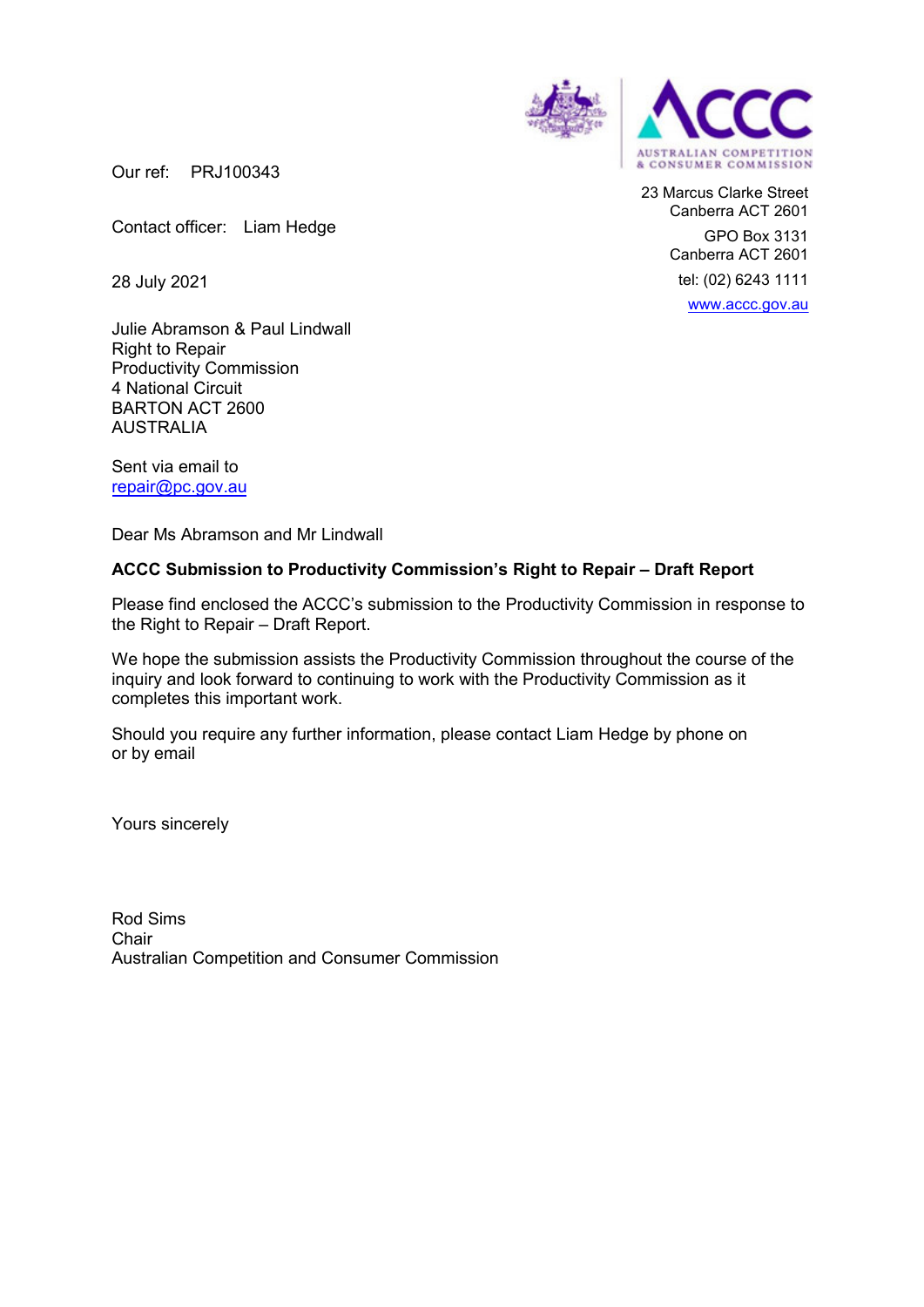

# Productivity Commission Inquiry into the Right to Repair in Australia

ACCC submission in response to the Productivity Commission Draft Report

July 2021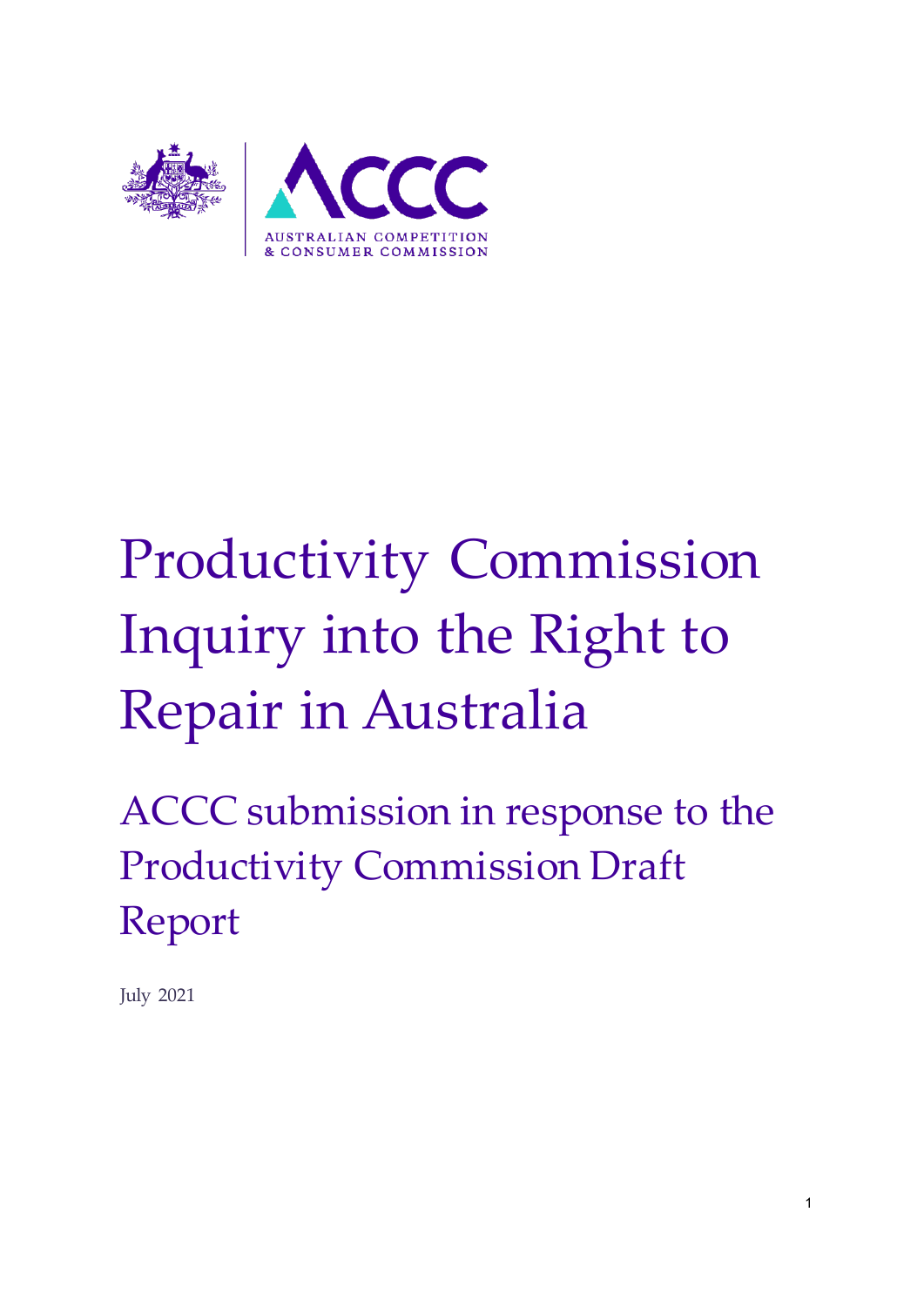## 1. Introduction

The Australian Competition and Consumer Commission (ACCC) welcomes the opportunity to respond to the 'Right to Repair – Draft Report' (Draft Report).

The ACCC is an independent Commonwealth statutory agency that promotes competition, fair trading, and product safety for the benefit of consumers, businesses, and the Australian community. The primary responsibilities of the ACCC are to enforce compliance with the competition, consumer protection, fair trading, and product safety provisions of the *Competition and Consumer Act 2010* (CCA), regulate national infrastructure and undertake market studies.

The ACCC supports the Draft Report's objectives of improving the operation of existing consumer guarantees under the Australian Consumer Law (ACL), and helping consumers and small businesses make more informed purchasing decisions. The ACCC also agrees that further consideration should be given to mechanisms that would assist in improving third-party access to repair information.

The ACCC supports many of the findings and recommendations of the Draft Report. In particular:

- that more needs to be done to allow consumers and regulators to better enforce consumer guarantee rights
- draft recommendation 3.2 of the Draft Report, that State/Territory governments should consider introducing further alternative dispute resolution mechanisms that would assist consumers to more effectively secure consumer guarantees remedies
- draft recommendation 4.1 for the Government to review the Motor Vehicle Service and Repair Information Sharing Scheme after three years. The ACCC considers that agricultural machinery may warrant inclusion under the scheme
- draft recommendation 4.2 The Australian Government should amend r. 90 of the Competition and Consumer Regulations 2010, to require manufacturer warranties to include text stating that entitlements to consumer guarantees under the Australian Consumer Law do not require consumers to use authorised repair services or spare parts.

However, the ACCC does not agree with all of the Draft Report's recommendations. In particular the ACCC:

- considers that draft recommendation 3.1 which proposes that the ACCC develop and publish durability guidelines would be unworkable and that other options, such as the labelling of goods by manufacturers, would be more effective
- opposes draft recommendation 3.3 (introducing a 'super complaints' mechanism for consumer groups to complain to the ACCC) as the ACCC already has ongoing processes to capture emerging ACL issues, and such a mechanism would not assist with reducing barriers to repairs or improving compliance with the consumer guarantees.

As noted in the Draft Report, the consumer guarantees provide consumers with strong legal rights in relation to goods and services. However, the practical difficulties in enforcing those consumer rights are considerable.

The ACCC considers that the most effective way to improve the operation of the existing consumer guarantees is to make failure to provide a consumer guarantee remedy and failure for a manufacturer to indemnify a supplier for providing a consumer guarantee remedy, a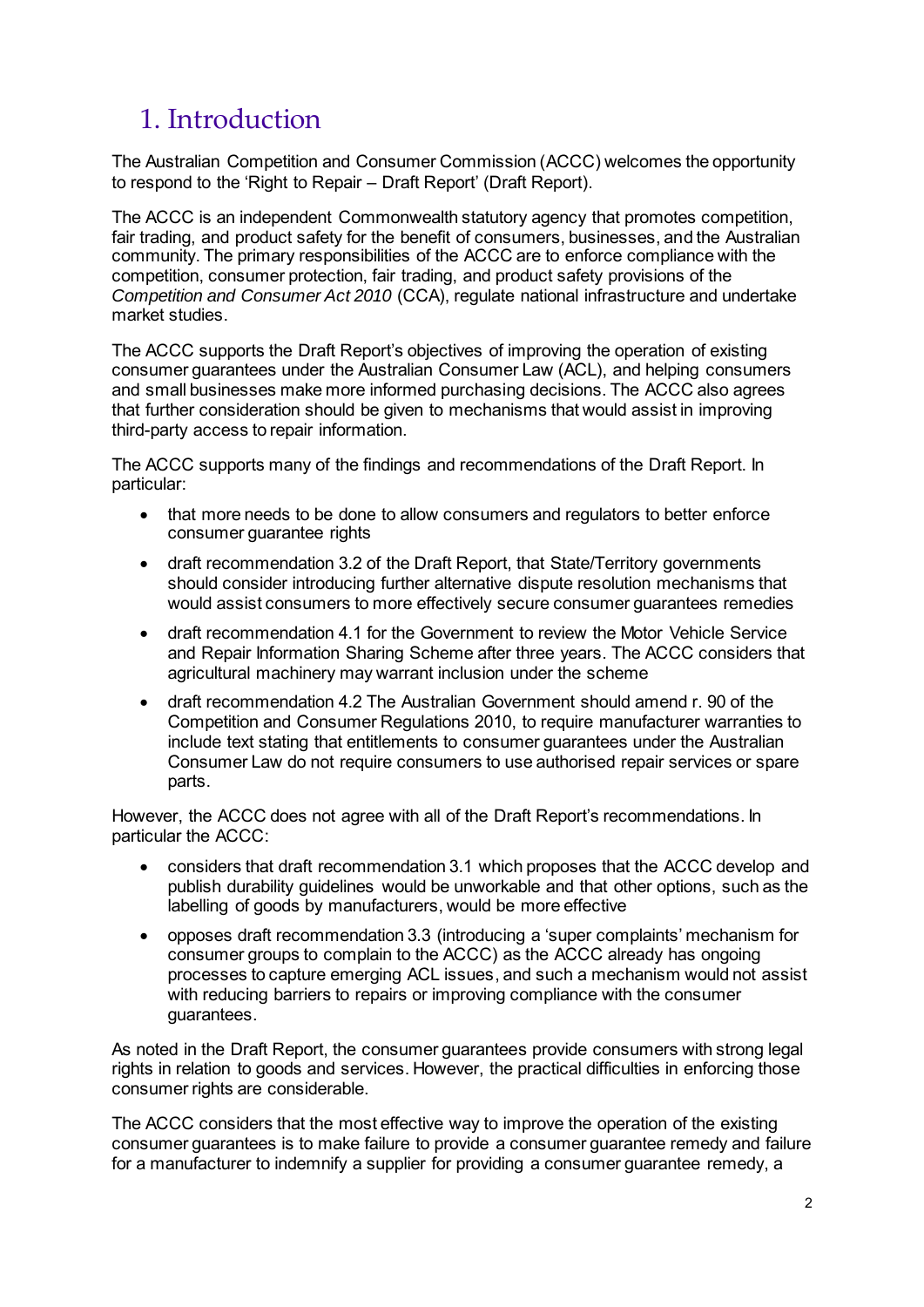breach of the ACL. These reforms are in the early stages of consideration by the Commonwealth and State/Territory governments.

## 2. Consumer guarantees and the need for reform

As discussed in the Draft Report, the consumer guarantees regime in the ACL sets out minimum standards that must be met by goods and services supplied to consumers.

For goods, this includes that products:

- Are of acceptable quality, which includes that they are as:
	- $\circ$  Fit for all the purposes for which that kind of good is commonly supplied
	- o Acceptable in appearance and finish
	- o Free from defects
	- o Safe
	- o Durable

as a reasonable consumer fully acquainted with the state and condition of the goods (including any hidden defects of the goods), would regard as acceptable

- Match descriptions made by the salesperson, on packaging and labels and in promotions or advertising
- Match any demonstration model or sample on which the consumer made their decision
- Are fit for the purpose the supplier told the consumer it would be fit for and for any purpose that the consumer made known to the supplier before purchasing
- Come with full title and ownership
- Not carry any hidden debts or extra charges
- Come with undisturbed possession
- Meet any promises (warranties) made about performance, condition and quality
- Have spare parts and repair facilities available for a reasonable time after purchase (unless the consumer is told otherwise prior to purchase).

If a good does not comply with one or more of these standards (a 'failure') the ACL provides the consumer with the right to a remedy. If a supplier or manufacturer fails to provide a consumer guarantee remedy that is not a contravention of the ACL. It will be up to the consumer to institute court or tribunal proceedings to enforce their rights.

The remedy a consumer is entitled to depends on whether the failure is 'major' or not. If it is a major failure, the consumer has the right to reject the good within a reasonable time and select a remedy of their choice; refund, replacement or repair. If it is not a major failure, the supplier or manufacturer has the right to select a remedy of their choice.

Suppliers are not able to exclude, restrict or modify the application of the consumer guarantees. The consumer guarantees apply in the same way regardless of whether a good is covered by any express manufacturer warranty, and consumer guarantees may continue to provide protections after warranties have expired.

Suppliers are responsible for providing remedies for most consumer guarantees remedies. A manufacturer is responsible for guarantees relating to spare parts and repair facilities and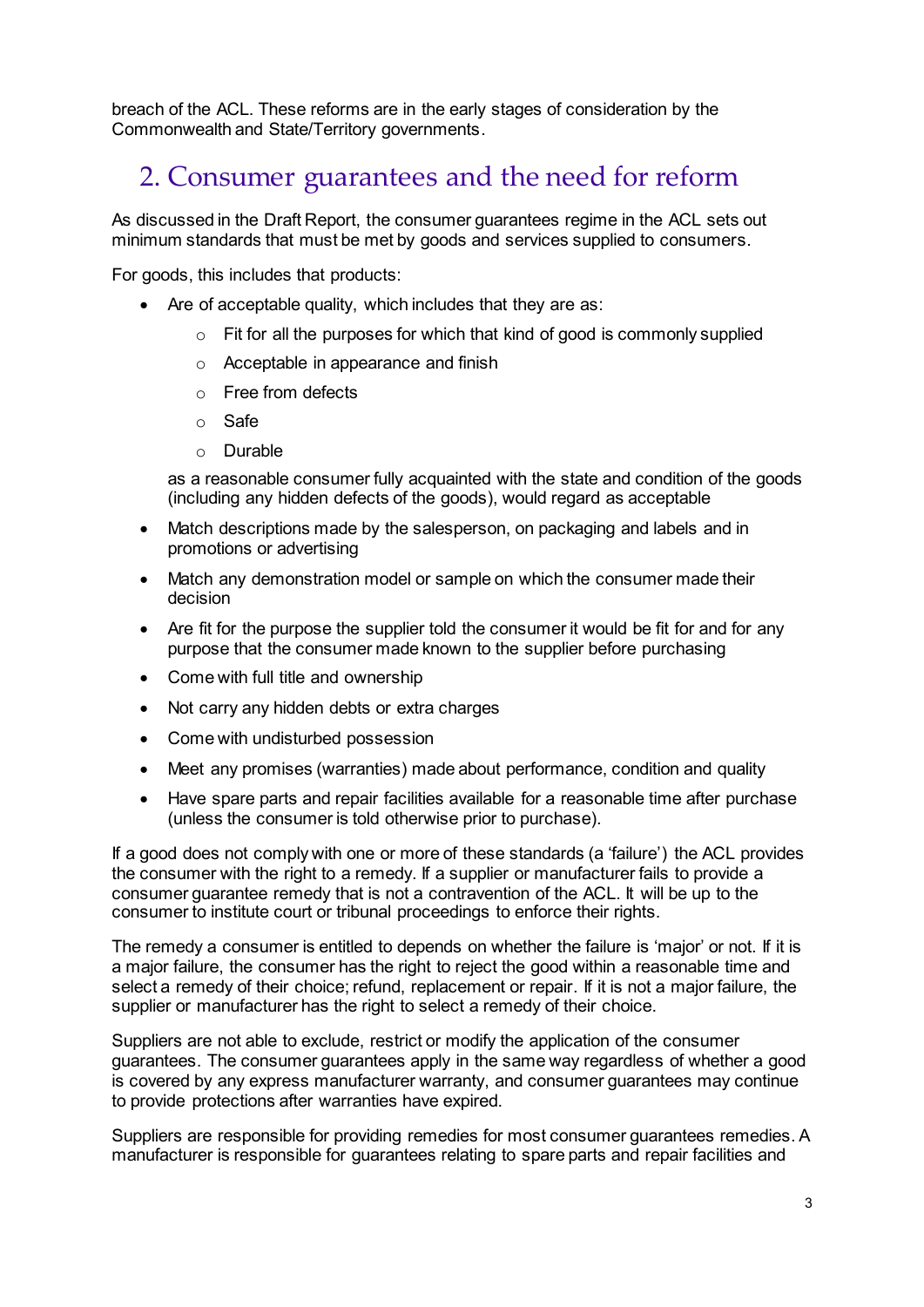express warranties offered by manufacturers. Accordingly, suppliers are liable to provide consumers with remedies, even where fault for a failure may actually lie with a manufacturer (or importer). For example, a supplier is obliged to provide a remedy to a consumer for a product where its failure is caused by a manufacturing fault.

However, in certain circumstances, the ACL provides that the manufacturer is liable to compensate the supplier for any remedies they are obliged to provide to consumers. For example, where a good contains a design flaw that makes it unsafe or doesn't do what the manufacturer claims it does.

The ACL prohibits traders from making false or misleading representations concerning:

- The existence, exclusion or effect of any consumer quarantees or remedy
- A requirement to pay for a contractual right wholly or partly equivalent to a consumer guarantee.

The current consumer guarantee regime has considerable practical enforcement challenges for consumers, suppliers and ACL regulators. As discussed below, the ACCC supports measures that may assist in better informing purchasing decisions and making the consumer guarantees regime work better for consumers, suppliers and manufacturers, including:

- measures to introduce greater certainty for consumers, such as the introduction of a product labelling scheme setting out a minimum trouble-free period
- improving dispute resolution, and

 $\overline{a}$ 

 creating better incentives for suppliers and manufacturers to comply with the consumer guarantees.

Currently, the consumer guarantees provide a private right enforceable by consumers. While small claims courts and tribunals are intended to provide a low cost method for consumers to enforce claims, including consumer guarantee claims, many consumers still face challenges in pursuing such claims through these mechanisms. These challenges include access to expert witnesses or other relevant evidence, the costs of obtaining technical reports or legal advice, inconsistency and errors by tribunals in interpreting the ACL, and voluntary conciliation models that involve compromise on ACL statutory entitlements. All of which makes pursuing consumer guarantees rights difficult, costly and fatiguing for consumers.

The consumer guarantees supplier indemnification obligation also provides a private right enforceable by a supplier against the manufacturer. In practice, most suppliers face similar challenges as those faced by consumers in bringing such actions. They face an additional challenge that manufacturers may threaten to cease a supply relationship, or make the supply terms less favourable, if they attempt to enforce their rights.

In the case of both consumer and supplier rights under the consumer guarantees, the ACCC is only able to take enforcement action where a supplier or manufacturer misleads a consumer or supplier about their entitlement to a remedy or indemnification. A failure by a business to provide a remedy to a consumer or indemnify a supplier is not a contravention of the ACL, even if their failure to do so is clearly unreasonable.

As noted in the ACCC's submission to the Productivity Commission's Issues Paper, there is a policy process underway to consider improvements to the effectiveness of the consumer guarantees and supplier indemnification provisions of the ACL. <sup>1</sup> This includes consideration of potential reforms that would make it a contravention of the ACL which would be subject to a pecuniary penalty for:

 $^{\rm 1}$  Legislative and Governance Forum on Consumer Affairs, joint communique, 30 August 2019, p. 2.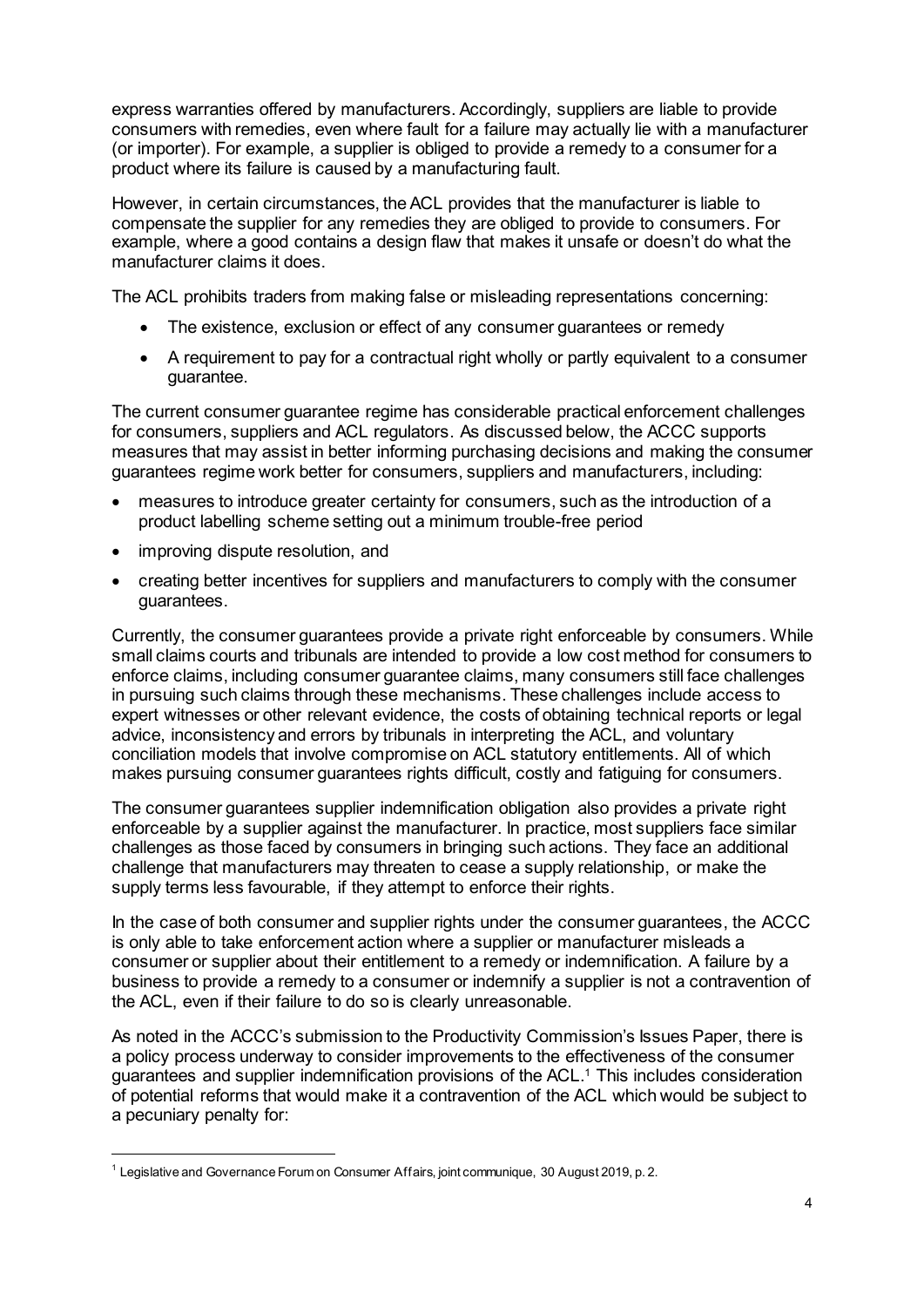- suppliers and manufacturers to fail to provide a remedy to consumers when legally obliged to do so under the consumer guarantees, and
- manufacturers to fail to indemnify suppliers when legally obliged to do so.

The ACCC strongly supports these proposed reforms and considers that the introduction of these prohibitions would more effectively achieve the objectives set out in the Draft Report of improving the operation of the ACL consumer guarantees regime. Empowering ACL regulators to take court action against suppliers and manufacturers that do not comply with their consumer guarantee obligations, including allowing for pecuniary penalties and redress for affected consumers and suppliers, will increase the incentives for businesses to comply with the consumer guarantees and supplier indemnification obligations. The ACCC considers that such a reform would result in significant improvement in compliance with the ACL consumer guarantee obligations, and result in improved outcomes for consumers compared to the other consumer guarantee related recommendations in the PC's draft report.

# 3. Better information for consumers on product durability and reparability

The ACCC agrees with the Productivity Commissions' concerns about information asymmetry and the inherent difficulty that consumers have assessing a product's durability and reparability.

However, the ACCC considers that publication of minimum expected durability of products would be unworkable and considers that a more effective option may be a requirement that manufacturers prominently label goods with a minimum trouble-free lifespan of their products.

Rather than broad, indicative and non-binding durability guidance issued by a regulator, consumers, suppliers and manufacturers would find far greater benefit from prominent labelling by manufacturers of minimum trouble-free lifespans. As manufacturers have detailed knowledge of the materials used and methods of construction they are far better placed to provide this information to consumers.

## **DRAFT RECOMMENDATION 3.1 GUIDANCE ON REASONABLE DURABILITY OF PRODUCTS**

The Australian Competition and Consumer Commission (ACCC) should develop and publish estimates of the minimum expected durability for products within major categories of common household products.

The estimates would be a guide only to support application of the acceptable quality consumer guarantee in section 54 of the Australian Consumer Law. It could use ranges to take into account lower and higher value products in each category.

The ACCC guidance should be developed in consultation with State and Territory consumer law regulators, consumer groups and business groups representing product suppliers and manufacturers, and should be updated over time.

State, territory and federal consumer law officials carefully considered whether to develop and publish ACL durability guidance setting out timeframes for common consumer goods following the recommendation to consider the viability of such guidance in the 2017 ACL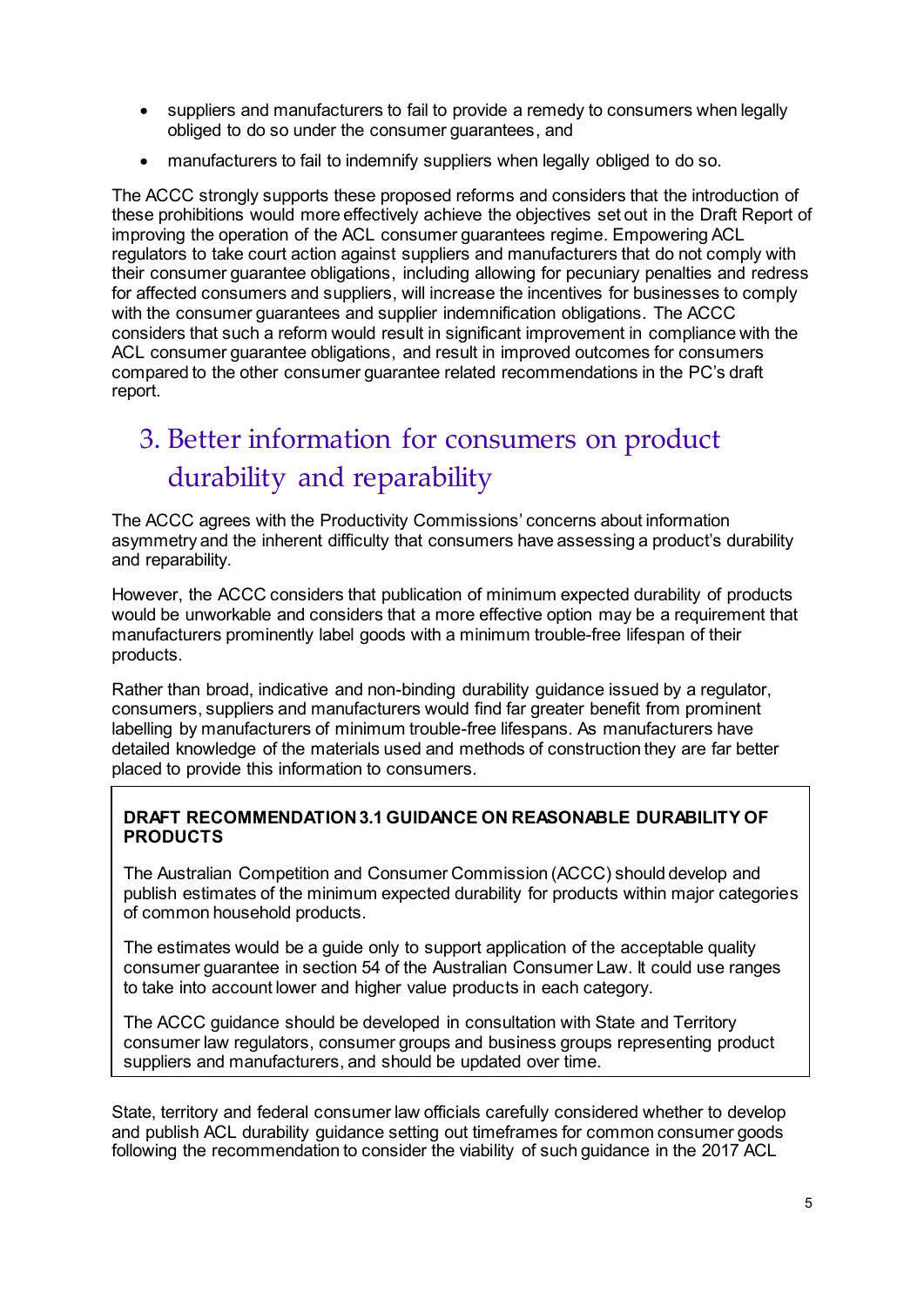Review final report. Officials at the time concluded that the likely costs of developing this guidance outweighed the likely benefits. The ACCC was part of the group of officials who considered this issue. The ACCC's conclusions from the project were:

- The costs of developing and maintaining such guidance would be considerable and ongoing.
- To manage the costs, the guidance would likely provide broad, indicative timeframes, which would provide limited assistance to consumer and suppliers.
- Accessing the necessary information to provide guidance that is more specific and robust on each product category would be impossible without the use of compulsory information gathering powers. These powers are not available to the ACCC or state and territory ACL regulators when producing guidelines.
- Even if compulsory information gathering powers were available, the burden imposed on suppliers and manufacturers to provide detailed, objective information on the durability of particular goods (which would be necessary for useful detailed guidance) would be significant.
- Non-binding regulator guidance, even if it were to be specific and robust, would not meaningfully change behaviours in the market, especially given the ACCC and state and territory ACL regulators have no ability to enforce the consumer guarantees.
- There are more effective and far more efficient ways to increase the transparency of the durability of products.

The ACCC considers that despite draft recommendation 3.1 limiting the proposed guidance to just major categories of common household products, the above issues and conclusions would all still apply.

For example, the ACCC considers that providing guidance as to the lifespan of a subset of 'fridges costing \$1 000 - \$1 500' would be time consuming and difficult. There are a diverse range of fridges in that price range, each of which may have been designed and manufactured with a focus on different features. For example, some of those fridges may be built to be highly durable, whereas others may have been produced with a focus more on desirable extra features such as high energy efficiency or internet connectivity.

Therefore, any durability guidance would either have to be specific enough to account for all types of fridges within the relevant price category or would need to be broad enough to incorporate the least and most durable goods within the category and this could be a huge variation. It is likely that such guidance would not meaningfully assist consumers or suppliers in disputes over a product's durability.

The costs of developing regulator guidance of the type described in the Draft Report is likely to outweigh the benefit to consumers and suppliers. In the ACCC's experience, the majority of consumer guarantee disputes are about:

- The failure of a manufacturer to consider the goods under the consumer guarantees, as many manufacturers will simply rely on the time frame in their manufacturer warranty, which may have expired
- Whether the consumer has misused the product such that the manufacturer or supplier is not responsible for the fault
- The reasonable lifespan of the specific good that has failed.

The ACCC considers that unenforceable and broad guidance published by the ACCC would not assist consumers with the first two types of dispute. Some manufacturers are likely to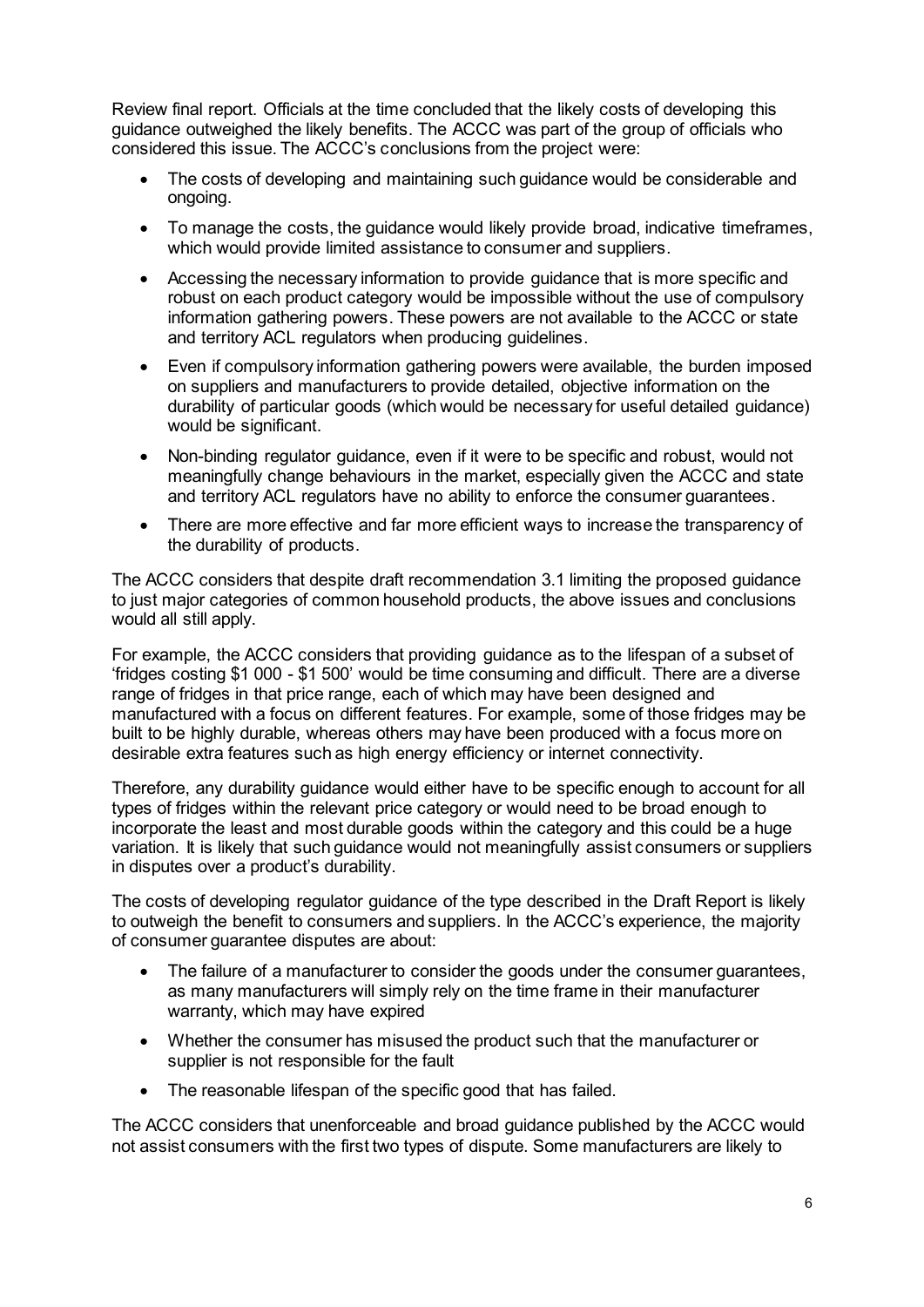continue to only assess goods against their manufacturer warranty and disputes about potential misuse will continue.

While the guidance could assist in disputes about the reasonable lifespan of a good, the practical benefit may be quite limited. As already discussed, the ACCC considers it likely that any guidance would, by necessity, only provide broad indicative lifespans.

Where a product fails at a time within the indicative lifespan (for example at 4 years when the indicative lifespan is 3 - 6 years), it is likely that the consumer and supplier will continue to disagree about how long it is reasonable to expect the specific good to last.

This means the actual cases where guidance would be helpful would be limited to where the consumer, supplier or manufacturer are being clearly unreasonable about the expected lifespan of the product. These cases are limited, and are unlikely to justify the costs involved in developing guidance when other more efficient interventions are available.

Finally, the ACCC is concerned that regulator driven minimum expected durability guidance may act as a disincentive for manufacturers to prioritise durability in their product design, innovation and manufacture.

## *Information request 6.1 – Manufacturer product labelling scheme*

The ACCC considers that some form of manufacturer product labelling scheme is likely to be more beneficial than regulator guidance to increase transparency in relation to the durability of consumer goods. Unlike regulator guidance, we consider that a manufacturer labelling scheme would have the added benefit of increasing competition between manufacturers.

We acknowledge that product labelling is a complex and multi-factorial policy intervention and that further work would need to be undertaken to establish the design, prominence and obligations underpinning any labelling scheme. In particular, any labelling scheme would need thorough consumer testing to ensure it provides useful and appropriate information to consumers, in a form that allows them to effectively utilise that information. The costs to manufacturers of implementing such product labelling would of course also need to be considered.

The ACCC considers that an approach worthy of further consideration is obligating manufacturers to include a prominent label on their products stating an expected period from purchase that the product should function without failing. This label should not limit the consumer guarantees but rather apply as a further warranty alongside the consumer law rights.

If implemented appropriately, a manufacturer product labelling scheme will equip consumers to make better informed purchasing decisions and would be likely to drive greater inter-brand competition between products that do not normally compete on product durability.

The ACCC also notes a recent discussion paper released by the Department of Home Affairs (DoHA) in relation to cyber-security issues in Australia, particularly issues facing consumers. DoHA's discussion paper notes that labelling of products to guarantee a minimum period of security updates may benefit consumers in their purchasing decisions relating to cyber-security products. The ACCC supports further consideration of this policy intervention as a potentially effective way to manage the increased uncertainty facing consumers purchasing increasingly complex interconnected goods. The ACCC notes that the DoHA and Productivity Commission's objectives are broadly similar, and we welcome further policy consideration of these product labelling proposals.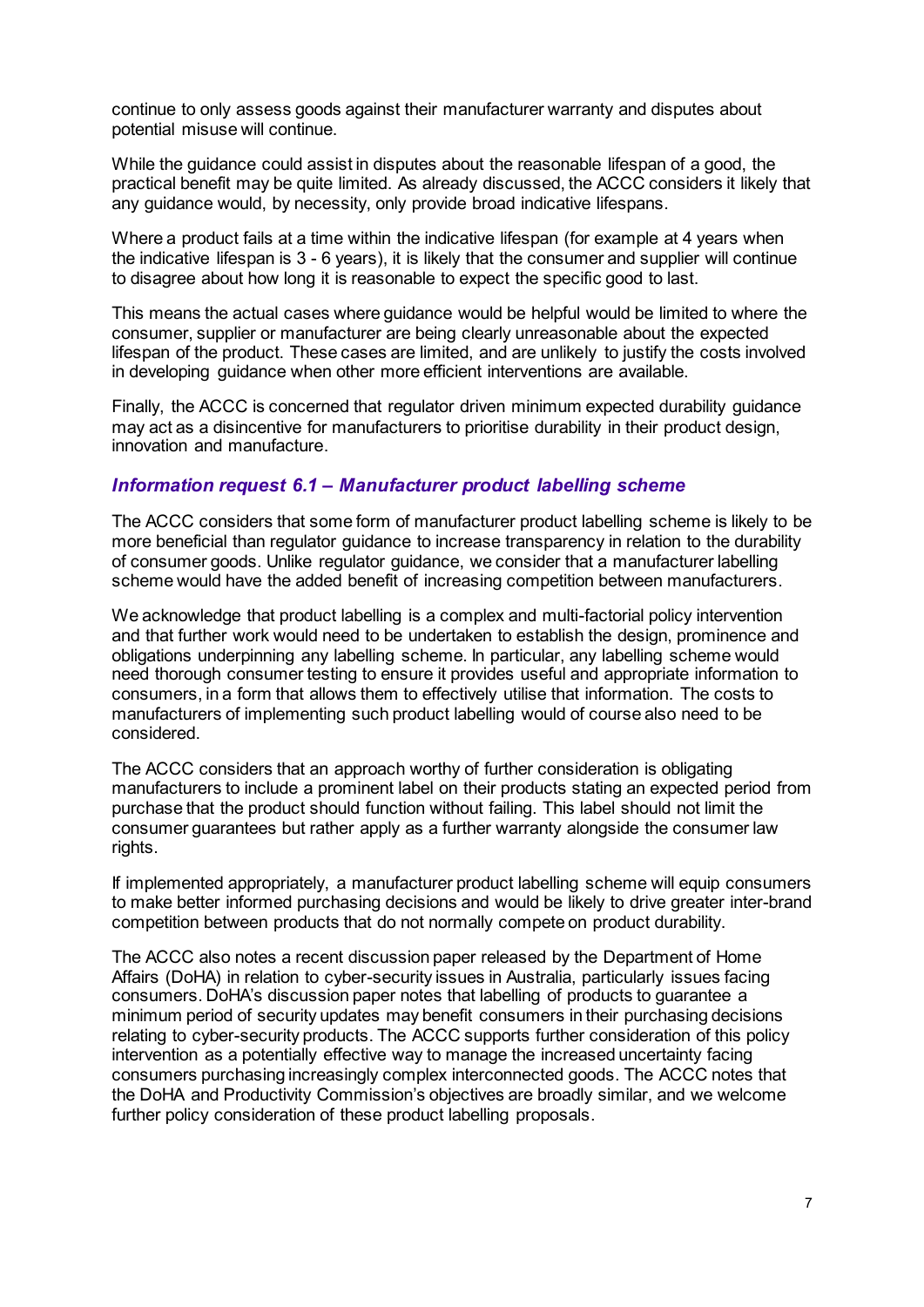## 4. Enhance access to consumer rights

The ACCC supports measures to enhance access to consumer rights. The Draft Report highlights two key limitations of the current consumer guarantee regime that the ACCC agrees need to be addressed:

- ACL regulators are currently unable to take enforcement action where a supplier or manufacturer fails to provide a consumer guarantee remedy
- Consumers face considerable barriers when taking their own action to enforce their rights.

The ACCC agrees with the Draft Report that a well-functioning consumer redress system is essential for the effective operation of consumer guarantees.

## **DRAFT RECOMMENDATION 3.2 POWERS FOR REGULATORS TO ENFORCE GUARANTEES**

State and Territory Governments should introduce alternative dispute resolution mechanisms to better resolve complaints about the consumer guarantees, such as compulsory conciliation or direction powers (as are used in South Australia and New South Wales).

To inform the most effective design and use of any alternative dispute resolution mechanism, appropriate cost-benefit analysis and sufficient regulator resourcing would be required prior to implementation.

The ACCC agrees that State and Territory Governments should consider options for introducing new, or improving current, alternative dispute resolution mechanisms to better assist in resolving consumer guarantee disputes.

As already stated in section 2 of this submission, the ACCC also recommends introducing contraventions of the ACL for

- suppliers and manufacturers to fail to provide a remedy to consumers when legally obliged to do so under the consumer guarantees
- manufacturers that fail to indemnify suppliers who provide consumers with a remedy under the consumer guarantees when legally obliged to do so

as both would further reinforce improved alternative dispute resolution mechanisms by State and Territory Governments and significantly enhance access to consumer rights.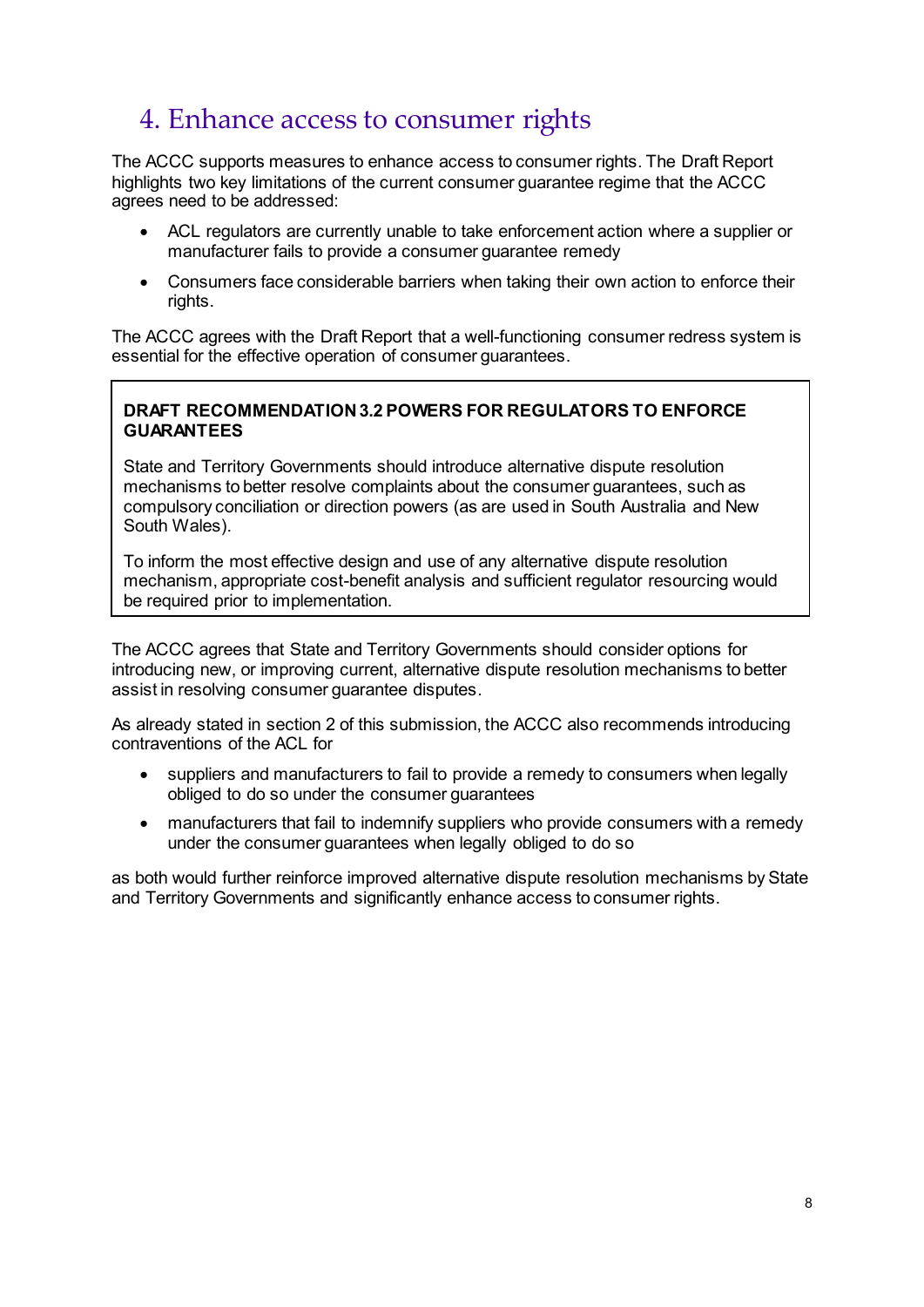## **DRAFT RECOMMENDATION 3.3 ENABLING A SUPER COMPLAINTS PROCESS**

The Australian Government should enable designated consumer groups to lodge 'super complaints' on systemic issues associated with access to consumer guarantees, with the complaints to be fast tracked and responded to by the Australian Competition and Consumer Commission (ACCC).

The Australian Government should design the super complaints system in consultation with the ACCC, relevant State and Territory regulators and consumer groups. The system should be underpinned by sound operational principles — including criteria for the assignment (or removal) of designated consumer bodies, evidentiary requirements to support a complaint, and the process and time period by which the ACCC should respond.

The ACCC opposes draft recommendation 3.3 because:

- The ACCC already has a number of processes to capture emerging ACL issues, so a super-complaints system is unlikely to meaningfully assist with the ACCC's intelligence gathering and decision making.
- In the absence of a civil sanction for failures to remedy consumer guarantees, a super-complaints mechanism would not assist in reducing barriers to repairs or improving compliance with the consumer guarantees.
- The ACCC considers that a super-complaints system would create an unnecessary administrative and resource burden diverting resources away from existing and well established priorities. The ACCC's resources are always fully utilised on key matters identified under the ACCC's Compliance and Enforcement Priorities.

Dealing with a super-complaint, particularly multiple super-complaints in any one period, would have a profound impact on ACCC resourcing and priorities. It would force the ACCC to deprioritise existing projects and priorities to achieve the deadline imposed by a supercomplaints process.

In the Draft Report, the Productivity Commission notes that the United Kingdom operates a super-complaints system in which a number of select consumer bodies may submit complaints to the UK Competition and Markets Authority (CMA). The CMA is then required to respond to the complaint within 90 days.

The ACCC's view is that a comparison with the CMA does not recognise a number of distinguishing factors between the CMA and the ACCC. For example, unlike the ACCC, the UK CMA is not set up to receive complaints from the general public. This means that the CMA is not seen by the public as a body to which they should complain, and their intelligence gathering regarding market issues is undertaken in a different way to the ACCC's. By contrast, in the 2020-2021 financial year the ACCC received over 118 000 contacts relating to competition or consumer law issues. All these contacts are reviewed and triaged, and an assessment is made as to whether any raise issues that should investigated. The ACCC also has dedicated intelligence staff that conduct sophisticated data analysis to identify trends, both in relation to specific traders and broader markets, to help guide investigations and other market interventions.

This data analysis is further augmented by extensive engagement with consumer groups, business groups, and industry associations on a regular basis. The ACCC also runs nine separate consultative committees, including a Consumer Consultation Committee and Small Business Consultative Committee. These Committees include all of the entities likely to be included in the proposed super complainant scheme.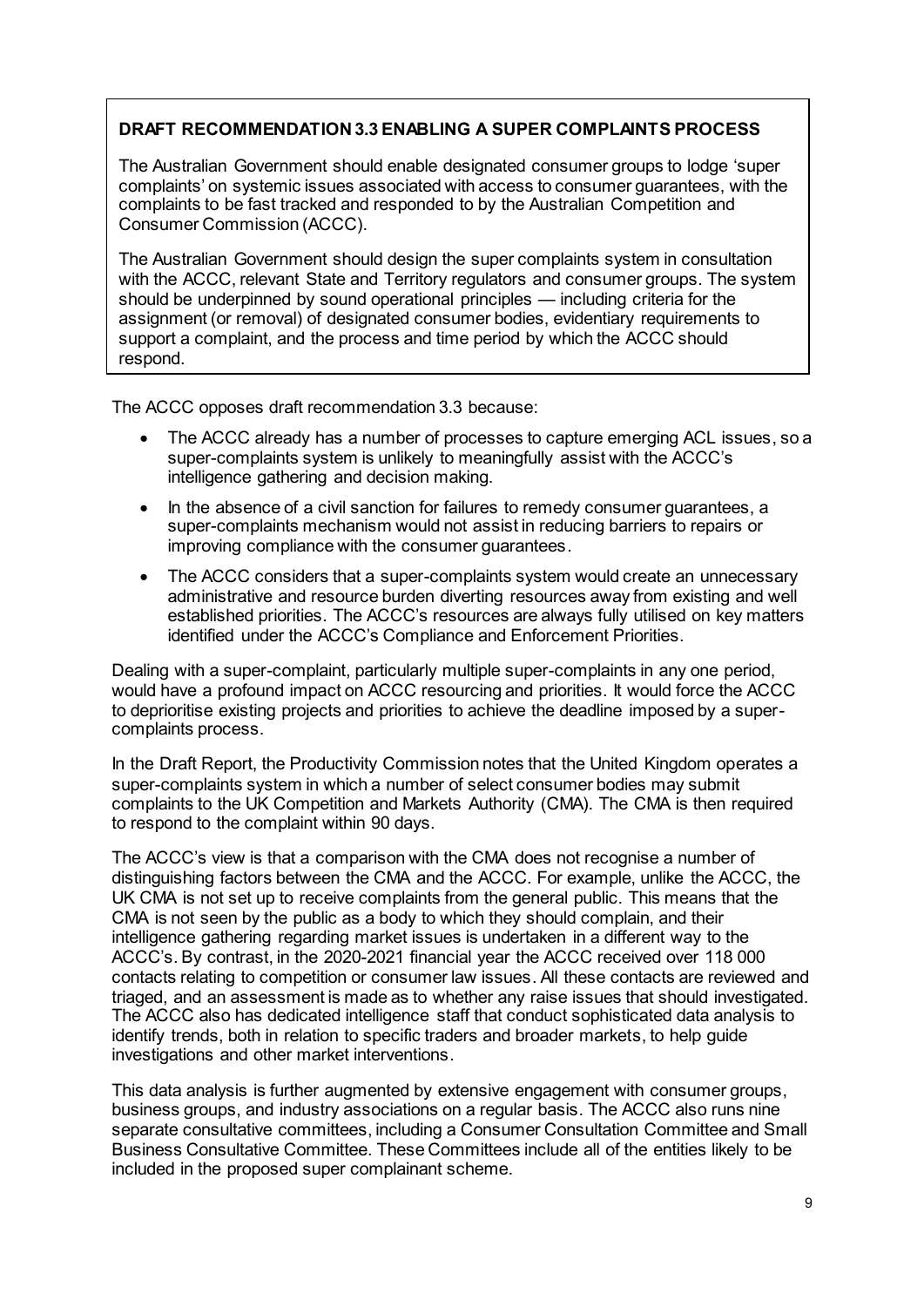The ACCC is already highly responsive to issues raised by these bodies, as we value the knowledge and experience they contribute.

All of this engagement is in addition to the annual work the ACCC conducts as part of developing our compliance and enforcement priorities. The ACCC conducts extensive stakeholder engagement with key consumer and small business advocacy bodies that heavily influence the ACCC's Compliance and Enforcement Policy and Priorities.

The ACCC's current process allow the agency to identify and react to potential ACL and market issues identified by consumer groups, and gather evidence effectively, both from these organisations and from broader market intelligence. In this respect, we consider the proposed super-complaints process to be duplicative as the purported benefits are already been captured by existing mechanisms.

## **DRAFT RECOMMENDATION 4.1 EVALUATE MOTOR VEHICLE INFORMATION SHARING (MVIS) SCHEME**

The Australian Government should evaluate the Motor Vehicle Service and Repair Information Sharing Scheme that is designed to improve access to repair information, once it has been in operation for three years. The evaluation should focus on compliance with the scheme, the costs imposed on manufacturers, the benefits to independent repairers and consumers, and any implementation issues that require changes to the scheme, including consideration of whether the scheme should continue.

As noted in the Draft Report, the Competition and Consumer Amendment (Motor Vehicle Service and Repair Information Sharing Scheme) Bill 2021 comes into effect on 1 July 2022.

The Government has committed to reviewing the MVIS scheme. In our Agricultural Machinery Market Study, the ACCC recommended that agricultural machinery may benefit from inclusion under the scheme and supported a review to assess the costs and benefits of doing so.<sup>2</sup>

#### *Information request 4.1 – Consumer harm from limits on access to repair supplies*

The ACCC Agricultural Machinery Market Study found that access to, and competition within, after-sales markets can be limited by restrictions on access to the software tools, technical information, service manuals and parts.

The Agricultural Machinery Market Study final report addresses a number of issues relevant to this information request. In particular, the ACCC notes that:

- Stakeholders raised concerns about limited access to independent repairs resulting in lengthy delays and limited access to repairs during peak periods, and such delays potentially leading to significant damage to crops.
- Purchasers can typically access product guides and service manuals. However, the ability to carry out servicing and repair may also depend on a range of specialised tools and software.
- Nearly half of participants in a survey used to inform the market study reported that they (or an independent repairer they had engaged) had limited or no access to such tools and software. Submissions pointed to the high cost where they were available.

 $\overline{a}$ 

<sup>&</sup>lt;sup>2</sup> Agricultural machinery market study – final report, ACCC, 4 May 2021.